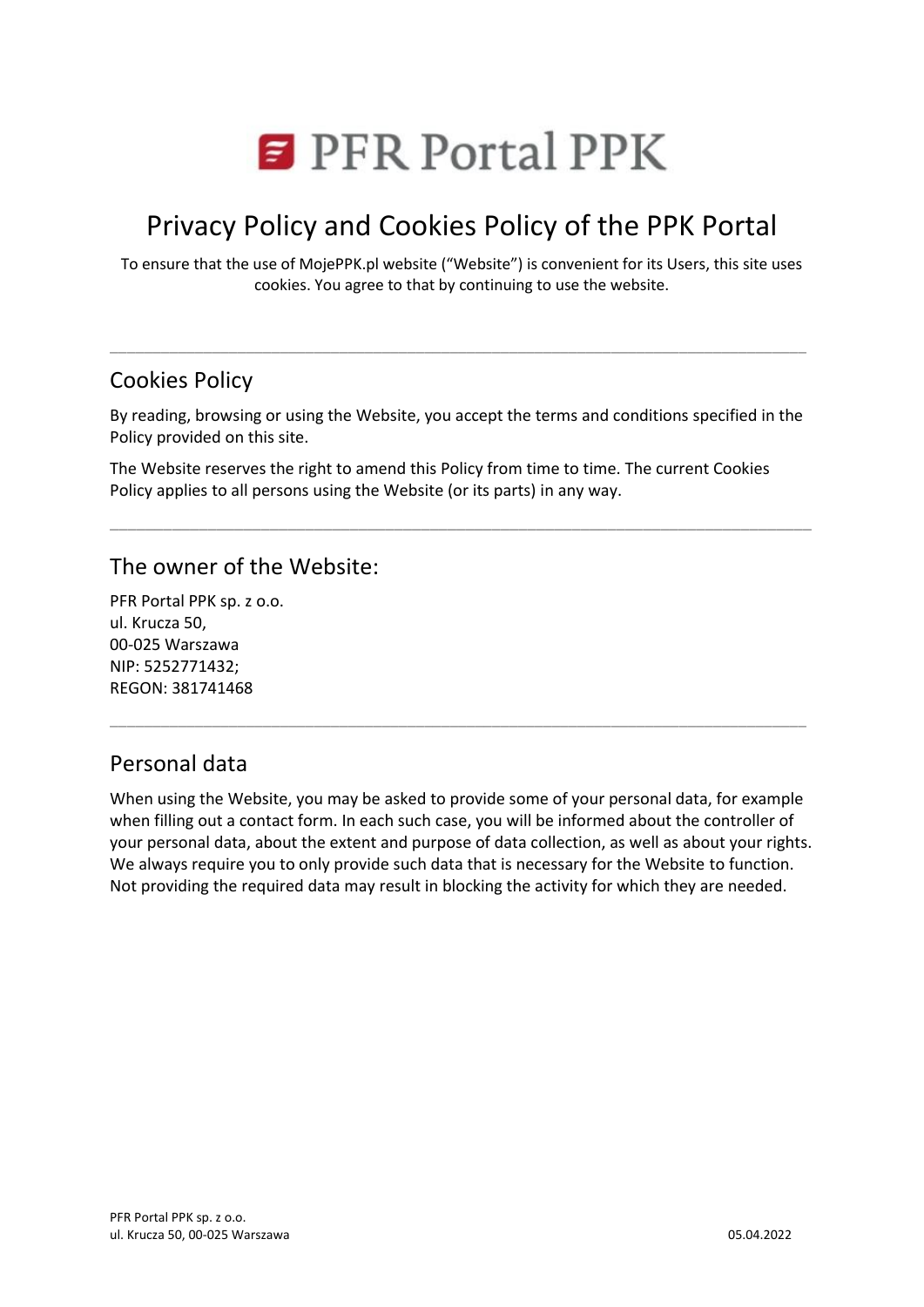## What kind of personal data do we collect?

Personal data mean any information about the user which allow for his/her identification, such as given name and surname, contact data, and information on the user's access to our website. In particular, we may collect the following categories of data:

\_\_\_\_\_\_\_\_\_\_\_\_\_\_\_\_\_\_\_\_\_\_\_\_\_\_\_\_\_\_\_\_\_\_\_\_\_\_\_\_\_\_\_\_\_\_\_\_\_\_\_\_\_\_\_\_\_\_\_\_\_\_\_\_\_\_\_\_\_\_\_\_\_\_\_\_\_\_\_\_\_\_

- Given name and surname, postal address, e-mail address, telephone number;
- Information about the use of our website;
- Communication with the User or addressed at us by the User via mail, e-mails, the live chat, social media, or by phone.

• Location, including geopositioning of the user's computer or device in real time using GPS, Bluetooth, or the IP address, together with information on the user's location collected with the use of crowdsourcing when connecting with a WiFi hotspot and telecommunication towers, if the user uses location-based functions and enables location services on his/her device or computer.

\_\_\_\_\_\_\_\_\_\_\_\_\_\_\_\_\_\_\_\_\_\_\_\_\_\_\_\_\_\_\_\_\_\_\_\_\_\_\_\_\_\_\_\_\_\_\_\_\_\_\_\_\_\_\_\_\_\_\_\_\_\_\_\_\_\_\_\_\_\_\_\_\_\_\_\_\_\_\_\_\_\_

## Cookies

Some areas of the Website may use cookies, which are small text files sent to the user's computer to identify him/her in a way that is necessary to simplify or discontinue a given operation.

Cookies are not harmful for the computer nor for its user and his/her data. Cookies can only function if accepted by the browser and not removed from disk. If you use the Website without changing your cookie preferences, it means that they will be placed on your end device. You can change your cookie preferences anytime.

\_\_\_\_\_\_\_\_\_\_\_\_\_\_\_\_\_\_\_\_\_\_\_\_\_\_\_\_\_\_\_\_\_\_\_\_\_\_\_\_\_\_\_\_\_\_\_\_\_\_\_\_\_\_\_\_\_\_\_\_\_\_\_\_\_\_\_\_\_\_\_\_\_\_\_\_\_\_\_\_\_\_

#### Cookies are used for:

• adapting the content of the Website to the User's preferences and optimising the use of websites; in particular, they can identify the User's device and present the website accordingly, in a way that suits his/her individual needs,

• creating statistics which help us understand the way in which the Users of the Website use web pages, allowing us to enhance their structure and content:

- we use i.a. Visitor Cookies to count visitors on our websites,
- we use i.a. Visitor Cookie Hash to enhance our Users' security,
- we use i.a. LPV Cookies to properly count unique users;

• maintaining the Website User's session (after logging in) thanks to which the User does not have to enter his/her login and password on each subpage of the Website,

• protecting our Users' privacy; in accordance with the "Do Not Track" initiative, we use i.a. Opt In Cookies, which allow our Users to opt out from specific types of browser tracking.

In accordance with Art. 173(1) of the Act of 16 July 2004, Telecommunication Law (Dz. U. of 2004, No. 171, item 1800, as amended) we hereby inform you that the entity placing cookies on your end device is the operator of the website – **PFR Portal PPK sp. z o.o., ul. Krucza 50, 00-025 Warszawa, NIP: 5252771432; REGON: 381741468, KRS: 0000764839.**